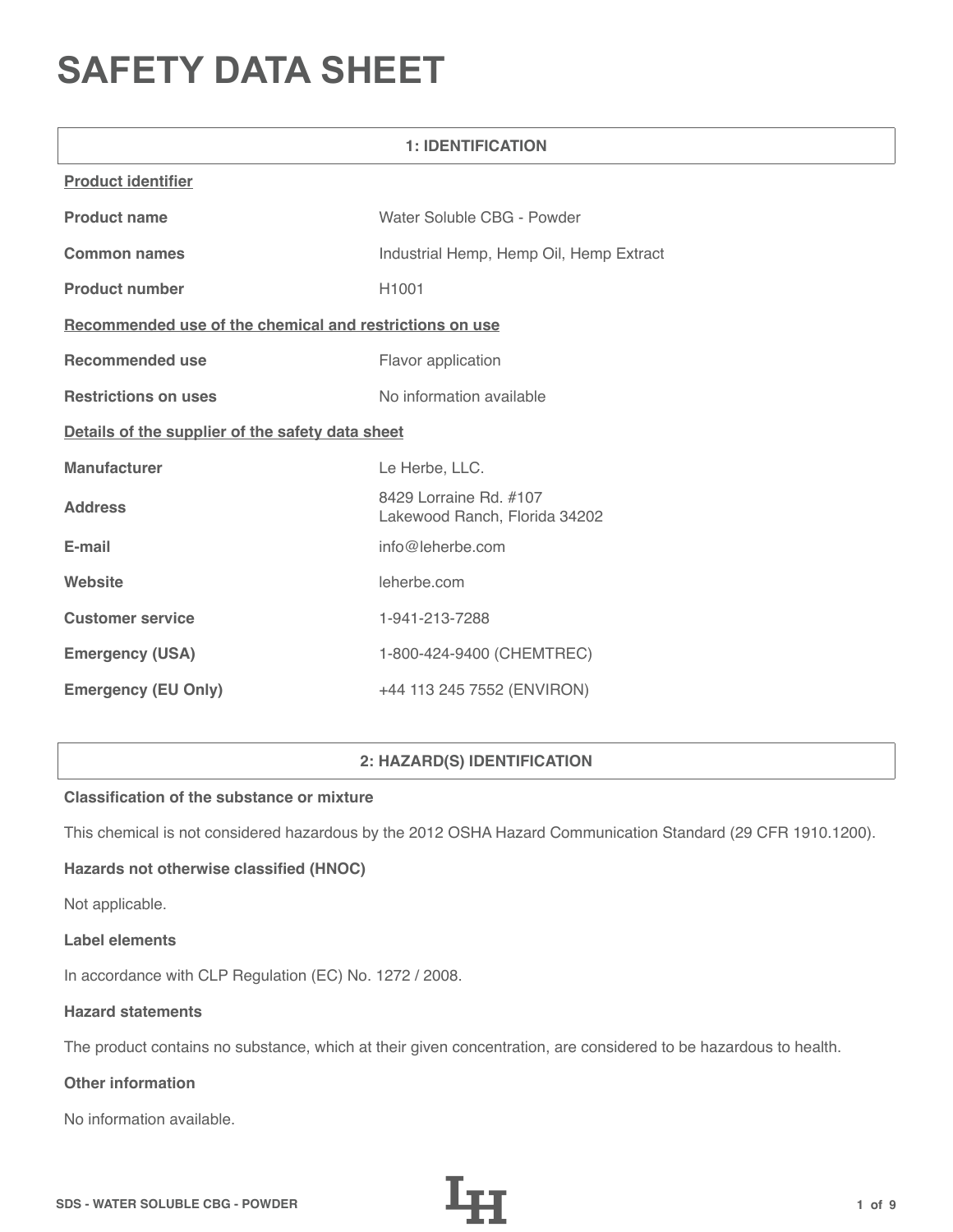# **3: COMPOSITION / INFORMATION ON INGREDIENTS**

**Substance**

| <b>CHEMICAL NAME</b> | $CAS \#$   | EC#       | <b>TRADE SECRET</b> |
|----------------------|------------|-----------|---------------------|
| Hemp oil, ext.       | 89958-21-4 | 289-644-3 | $\star$             |

\*Exact percentage (concentration) of composition has been withheld as a trade secret.

|                                                                            | <b>4: FIRST AID MEASURES</b>                                                                                            |  |
|----------------------------------------------------------------------------|-------------------------------------------------------------------------------------------------------------------------|--|
| <b>Description of first aid measures</b>                                   |                                                                                                                         |  |
| <b>Inhalation</b>                                                          | Move to fresh air.                                                                                                      |  |
| Eye contact                                                                | Rinse thoroughly with plenty of water for at least 15 minutes, lifting lower<br>and upper eyelids. Consult a physician. |  |
| <b>Skin contact</b>                                                        | Wash skin with soap and water.                                                                                          |  |
| Ingestion                                                                  | Clean mouth with water and drink afterwards plenty of water.                                                            |  |
| Most important symptoms and effects, both acute and delayed                |                                                                                                                         |  |
| <b>Symptoms</b>                                                            | No information available.                                                                                               |  |
| Indication of any immediate medical attention and special treatment needed |                                                                                                                         |  |
| <b>Note to physicians</b>                                                  | Treat symptomatically.                                                                                                  |  |

|                                                    | <b>5: FIRE FIGHTING MEASURES</b>                                                                                                      |
|----------------------------------------------------|---------------------------------------------------------------------------------------------------------------------------------------|
| Suitable extinguishing media                       | Use extinguishing measures that are appropriate to local circumstances<br>and the surrounding environment.                            |
| Large fire                                         | Use of water spray when fighting fire may be inefficient.                                                                             |
| Unsuitable extinguishing media                     | Do not scatter spilled material with high pressure water streams.                                                                     |
| Specific hazards arising from the<br>chemical      | No information available.                                                                                                             |
| <b>Hazardous combustion products</b>               | Carbon dioxide (CO2).                                                                                                                 |
| <b>Explosion data</b>                              |                                                                                                                                       |
| Sensitivity to mechanical impact                   | None                                                                                                                                  |
| Sensitivity to static discharge                    | None                                                                                                                                  |
| Special protective equipment for fire-<br>fighters | Firefighters should wear self-contained breathing apparatus and full<br>firefighting turnout gear. Use personal protection equipment. |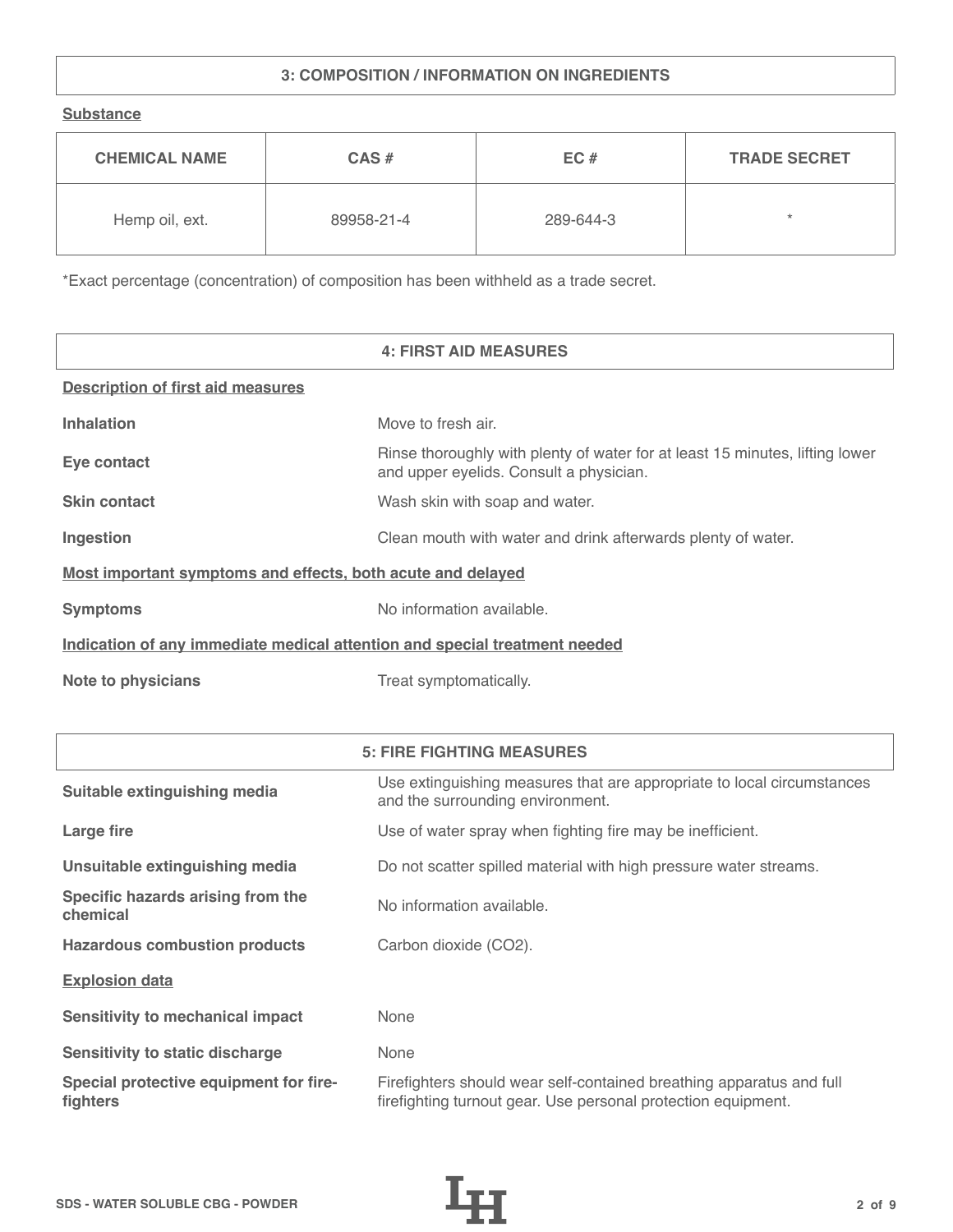#### **6: ACCIDENTAL RELEASE MEASURES**

|  |  | Personal precautions, protective equipment and emergency procedures |  |
|--|--|---------------------------------------------------------------------|--|
|  |  |                                                                     |  |

**Personal precautions** Ensure adequate ventilation.

# **Methods and material for containment and cleaning up**

| <b>Methods for containment</b> | Prevent further leakage or spillage if safe to do so. |
|--------------------------------|-------------------------------------------------------|
|                                |                                                       |

**Methods for cleaning up Pick up and transfer to properly labeled containers.** 

# **7: HANDLING AND STORAGE**

## **Precautions for safe handling**

Advice on safe handling **Handle in accordance with good industrial hygiene and safety practice.** 

## **Conditions for safe storage, including any incompatibilities**

**Storage conditions** Keep container tightly closed in a dark, dry and well-ventilated area.

# **8: EXPOSURE CONTROLS / PERSONAL PROTECTION**

#### **Control parameters**

| The following ingredients are the only ingredients of the product above<br>the cut-off level (or level that contributes to the hazard classification of the<br>mixture) which have an exposure limit applicable in the region for which<br>this safety data sheet is intended or other recommended limit. At this time,<br>the other relevant constituents have no known exposure limits from the<br>sources listed here. |  |  |
|---------------------------------------------------------------------------------------------------------------------------------------------------------------------------------------------------------------------------------------------------------------------------------------------------------------------------------------------------------------------------------------------------------------------------|--|--|
|                                                                                                                                                                                                                                                                                                                                                                                                                           |  |  |
| <b>Showers</b>                                                                                                                                                                                                                                                                                                                                                                                                            |  |  |
| Eyewash stations                                                                                                                                                                                                                                                                                                                                                                                                          |  |  |
| Ventilation systems                                                                                                                                                                                                                                                                                                                                                                                                       |  |  |
| Individual protection measures, such as personal protective equipment                                                                                                                                                                                                                                                                                                                                                     |  |  |
| No special protective equipment required.                                                                                                                                                                                                                                                                                                                                                                                 |  |  |
| No special protective equipment required.                                                                                                                                                                                                                                                                                                                                                                                 |  |  |
| No protective equipment is needed under normal use conditions. If<br>exposure limits are exceeded or irritation is experienced, ventilation and<br>evacuation may be required.                                                                                                                                                                                                                                            |  |  |
| Handle in accordance with good industrial hygiene and safety practice.                                                                                                                                                                                                                                                                                                                                                    |  |  |
|                                                                                                                                                                                                                                                                                                                                                                                                                           |  |  |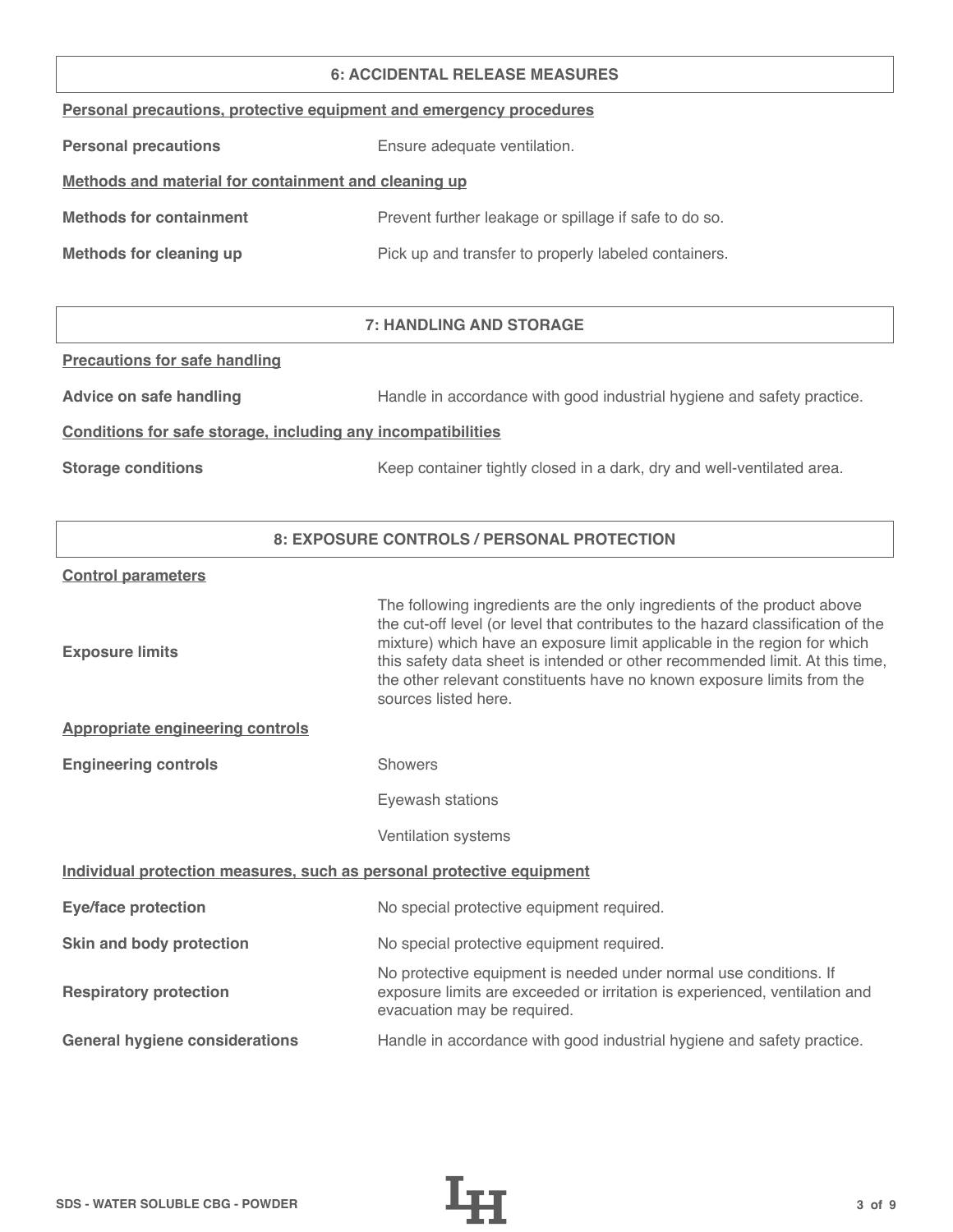## **9: PHYSICAL AND CHEMICAL PROPERTIES**

## **Information on basic physical and chemical properties**

| Powder                                |
|---------------------------------------|
| White to off white                    |
| Odorless                              |
| Solid                                 |
| $4.5 - 6.5$                           |
| No data available.                    |
| No data available.                    |
| No data available.                    |
| No data available.                    |
| No data available.                    |
| No data available.                    |
| No data available.                    |
| No data available.                    |
| No data available.                    |
| No data available.                    |
| No data available.                    |
| No data available.                    |
| Soluble in water. Soluble in ethanol. |
| No data available.                    |
| No data available.                    |
| No data available.                    |
|                                       |

| <b>10: STABILITY AND REACTIVITY</b>       |                                                                          |  |
|-------------------------------------------|--------------------------------------------------------------------------|--|
| <b>Reactivity</b>                         | No information available.                                                |  |
| <b>Chemical stability</b>                 | Stable under normal conditions.                                          |  |
| <b>Possibility of hazardous reactions</b> | None under normal processing.                                            |  |
| <b>Conditions to avoid</b>                | Keep away from artificial light, sunlight, high heat, and high humidity. |  |
| <b>Incompatible materials</b>             | Strong oxidizing agents.                                                 |  |
| <b>Hazardous decomposition products</b>   | None known based on information supplied.                                |  |

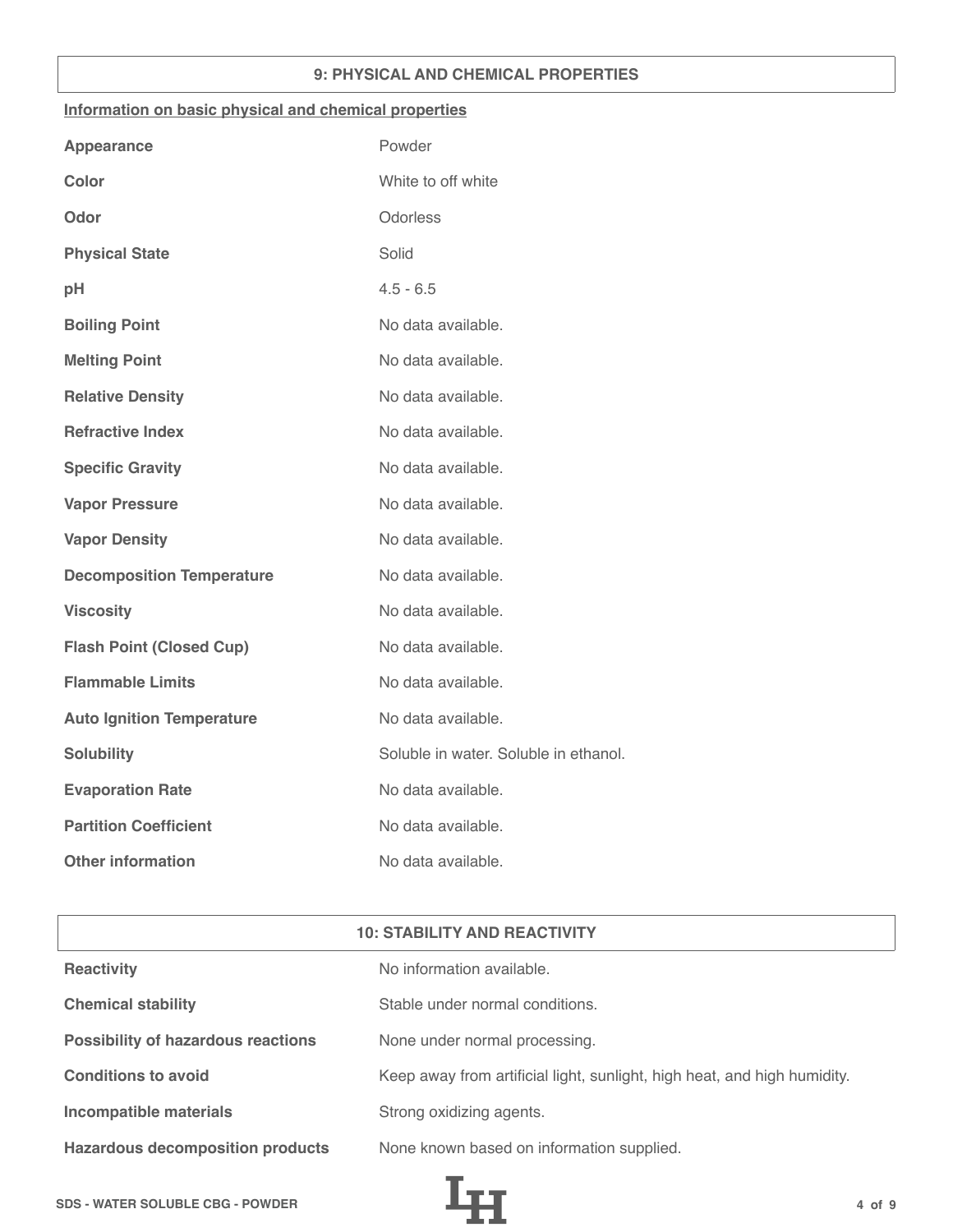## **11: TOXICOLOGICAL INFORMATION**

| Information on likely routes of exposure                                     |                                                                                            |
|------------------------------------------------------------------------------|--------------------------------------------------------------------------------------------|
| <b>Inhalation</b>                                                            | Specific test data for the substance or mixture is not available.                          |
| Eye contact                                                                  | Specific test data for the substance or mixture is not available.                          |
| <b>Skin contact</b>                                                          | Specific test data for the substance or mixture is not available.                          |
| Ingestion                                                                    | Specific test data for the substance or mixture is not available.                          |
| Symptoms related to the physical, chemical and toxicological characteristics |                                                                                            |
| <b>Symptoms</b>                                                              | No information available.                                                                  |
| <b>Acute toxicity</b>                                                        |                                                                                            |
| <b>Numerical measures of toxicity</b>                                        | No information available                                                                   |
|                                                                              | Delayed and immediate effects as well as chronic effects from short and long-term exposure |
| <b>Skin corrosion/irritation</b>                                             | No information available.                                                                  |
| Serious eye damage/eye irritation                                            | No information available.                                                                  |
| <b>Respiratory or skin sensitization</b>                                     | No information available.                                                                  |
| <b>Germ cell mutagenicity</b>                                                | No information available.                                                                  |
| <b>Reproductive toxicity</b>                                                 | No information available.                                                                  |
| <b>STOT - single exposure</b>                                                | No information available.                                                                  |
| <b>STOT - repeated exposure</b>                                              | No information available.                                                                  |
| <b>Aspiration hazard</b>                                                     | No information available.                                                                  |
| <b>Other adverse effects</b>                                                 | No information available.                                                                  |
| <b>Interactive effects</b>                                                   | No information available.                                                                  |

# **12: ECOLOGICAL INFORMATION**

## **Ecotoxicity**

This overall composition has not been tested. Hemp oil is not classified as being acutely or chronically toxic to aquatic life. This product does not contain citrus as a byproduct of the distillation process, which are classified as being very toxic to the aquatic environment. However, due to the physical properties of this product (density and volatility) it will not remain in the environment for an extended period of time.

| <b>Persistence and biodegradability</b> | Inherently biodegradable.                                                                                          |
|-----------------------------------------|--------------------------------------------------------------------------------------------------------------------|
| <b>Bioaccumulative potential</b>        | Bioaccumulation is unlikely.                                                                                       |
| <b>Mobility in soil</b>                 | Expected to volatilize from soil or water to the air and oxidize to carbon<br>dioxide in the presence of sunlight. |
| <b>PBT &amp; vPvB assessment</b>        | No information available.                                                                                          |
| Other adverse effect                    | No information available.                                                                                          |
| <b>SDS - WATER SOLUBLE CBG - POWDER</b> | $5$ of $9$                                                                                                         |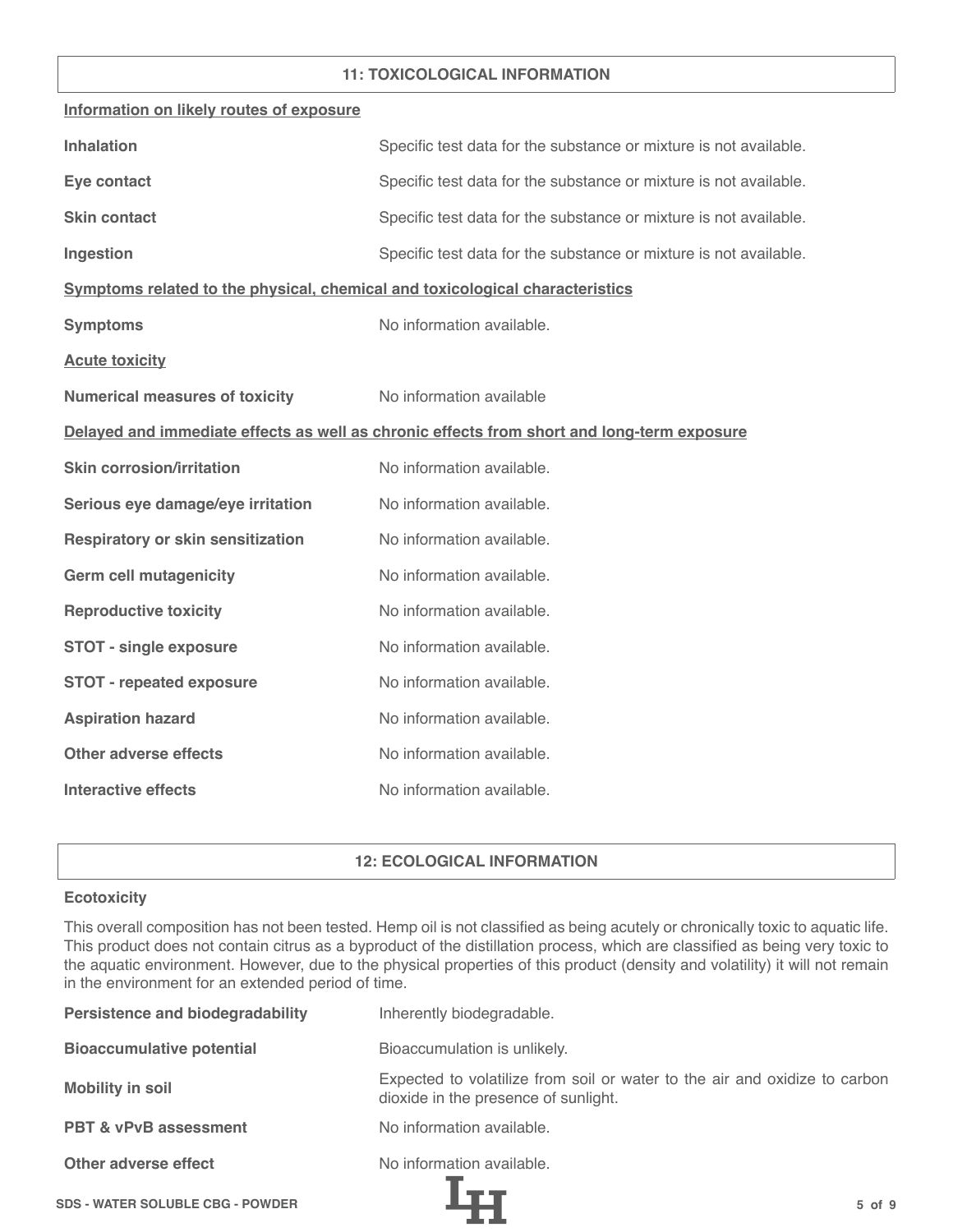## **13: DISPOSAL CONSIDERATIONS**

#### **Waste treatment methods**

| Waste from residues/unused products | Dispose of in accordance with local regulations. Dispose of waste in |
|-------------------------------------|----------------------------------------------------------------------|
|                                     | accordance with environmental legislation.                           |
|                                     |                                                                      |

**Contaminated packaging The Contaminated packaging Containers.** 

# **14: TRANSPORT INFORMATION**

| <b>DOT</b>  | Not regulated. |
|-------------|----------------|
| <b>TDG</b>  | Not regulated. |
| <b>MEX</b>  | Not regulated. |
| ICAO (air)  | Not regulated. |
| <b>IATA</b> | Not regulated. |
| <b>IMDG</b> | Not regulated. |
| <b>RID</b>  | Not regulated. |
| <b>ADR</b>  | Not regulated. |
| <b>ADN</b>  | Not regulated. |

#### **15. REGULATORY INFORMATION**

#### **International inventories**

| <b>TSCA</b>     | No information available. |
|-----------------|---------------------------|
| <b>DSL/NDSL</b> | No information available. |
| <b>EINECS</b>   | No information available. |
| <b>ENCS</b>     | No information available. |
| <b>IECSC</b>    | No information available. |
| <b>KECL</b>     | No information available. |
| <b>PICCS</b>    | No information available. |
| <b>AICS</b>     | No information available. |

#### **U.S. Federal Regulations**

## **2018 Farm Bill - Enacted**

"The term 'hemp' means the plant Cannabis sativa L. and any part of that plant, including the seeds thereof and all derivatives, extracts, cannabinoids, isomers, acids, salts, and salts of isomers, whether growing or not, with a delta-9 tetrahydrocannabinol concentration of not more than 0.3 percent on a dry weight basis."

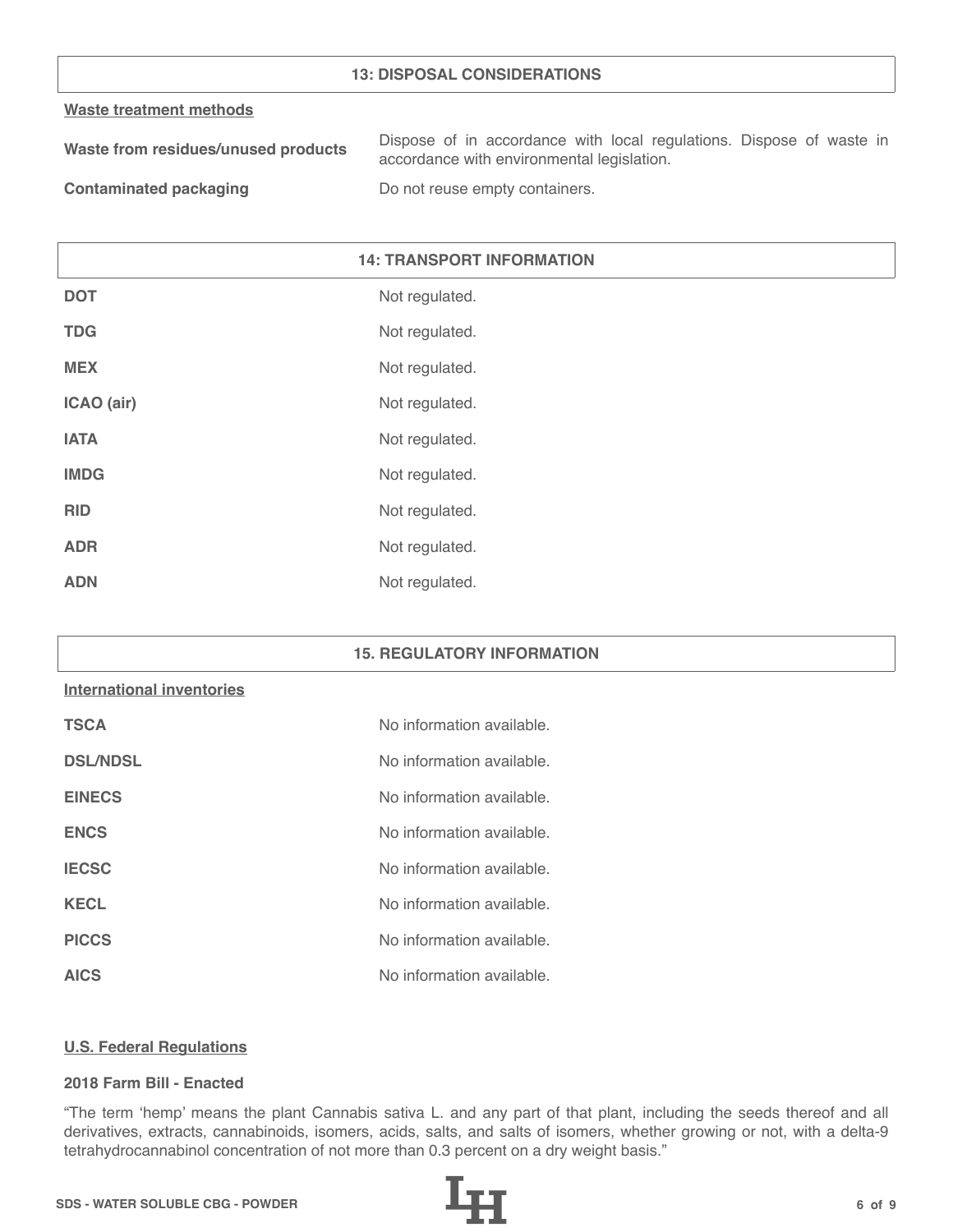## **SEC. 10114. Interstate Commerce**

(a) RULE OF CONSTRUCTION. - Nothing in this title or an amendment made by this title prohibits the interstate commerce of hemp (as defined in section 297A of the Agricultural Marketing Act of 1946 (as added by section 10113)) or hemp products.

(b) TRANSPORTATION OF HEMP AND HEMP PRODUCTS. - No State or Indian Tribe shall prohibit the transportation or shipment of hemp or hemp products produced in accordance with subtitle G of the Agricultural Marketing Act of 1946 (as added by section 10113) through the State or the territory of the Indian Tribe, as applicable.

# **CERCLA/SARA**

| CERCLA - Hazardous Substances and their<br>Reportable Quantities | None. |  |
|------------------------------------------------------------------|-------|--|
| Section 302 Extremely Hazardous<br>Substances and TPOs           | None. |  |
| Section 302 Extremely Hazardous<br>Substances and ROs            | None. |  |
| Section 313 - Chemical Category                                  | None. |  |
| Section 313 - Reporting de minimis                               | None. |  |
| <b>EPA Label Information</b>                                     |       |  |
|                                                                  |       |  |

| Pesticide registration number | Not applicable. |
|-------------------------------|-----------------|
|-------------------------------|-----------------|

#### **U.S. State Regulations**

| <b>Florida</b>  |          |
|-----------------|----------|
| <b>Statutes</b> | 581.217  |
| Rule            | 5K-4.034 |

#### **California Prop. 65**

# **Chemicals known to the State of California to cause cancer**

This product does not contain a chemical requiring a warning under California Prop. 65.

#### **Chemicals known to the State of California to cause reproductive toxicity**

This product does not contain a chemical requiring a warning under California Prop. 65.

| Carcinogen                          | Not listed. |
|-------------------------------------|-------------|
| Developmental Toxicity              | Not listed. |
| Male Reproductive Toxicity          | Not listed. |
| <b>Female Reproductive Toxicity</b> | Not listed. |

#### **U.S. State Right-to-Know Regulations**

This product does not contain any substances regulated under applicable state right-to-know regulations.

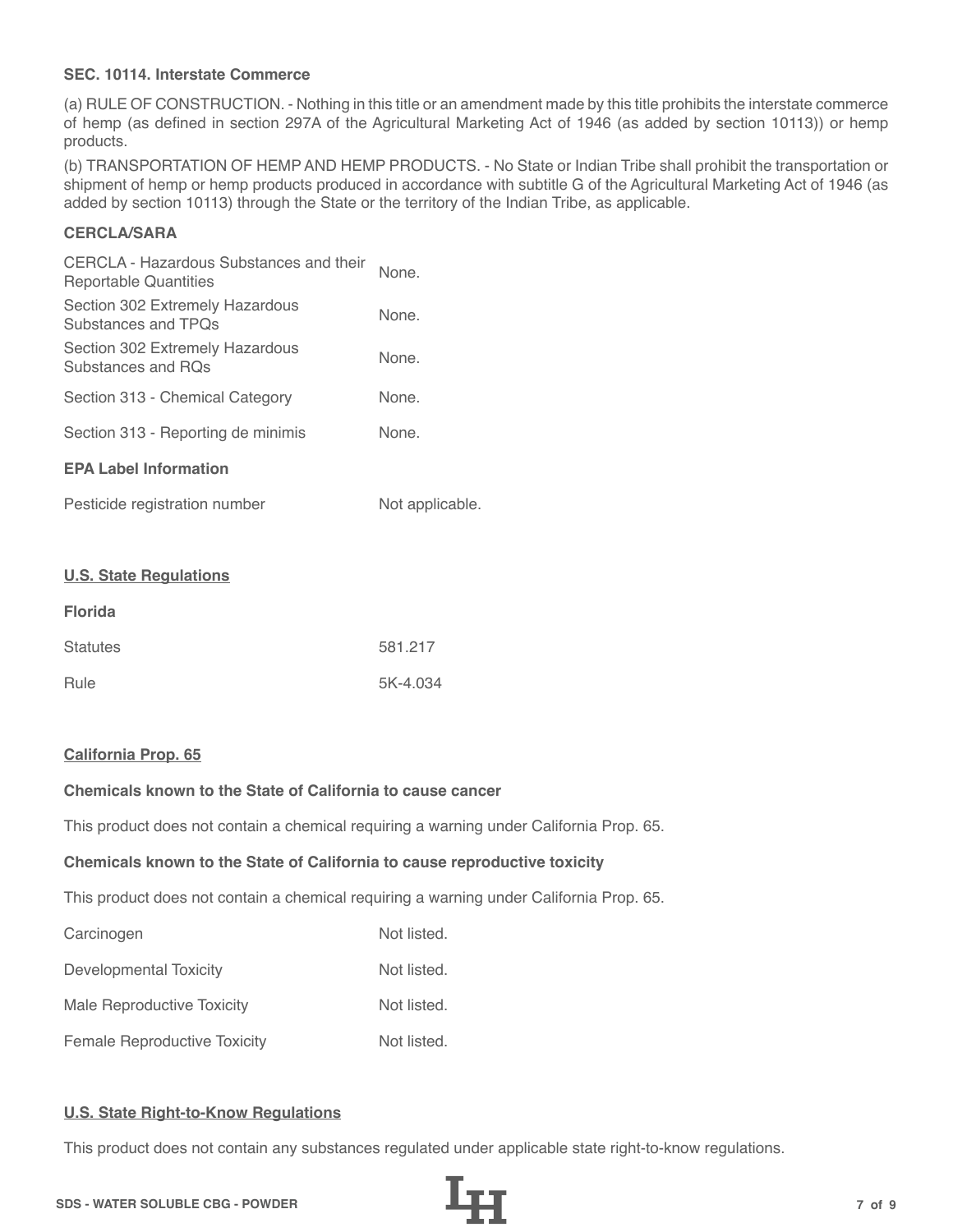## **16: OTHER INFORMATION**

| Key or legend to abbreviations and acronyms used in the safety data sheet |                                                                                        |  |
|---------------------------------------------------------------------------|----------------------------------------------------------------------------------------|--|
| <b>ACGIH</b>                                                              | American Conference of Governmental Industrial Hygienists                              |  |
| <b>ADR</b>                                                                | European Agreement concerning the International Carriage of Dangerous<br>Goods by Road |  |
| <b>AIHA</b>                                                               | American Industrial Hygiene Association                                                |  |
| <b>CAS</b>                                                                | <b>Chemical Abstracts Service</b>                                                      |  |
| <b>CFR</b>                                                                | United States Code of Federal Regulations                                              |  |
| <b>DOT</b>                                                                | United States Department of Transportation                                             |  |
| <b>DSL/NDSL</b>                                                           | Canadian Domestic Substances List/Non-Domestic Substances List                         |  |
| <b>ECHA</b>                                                               | European Chemicals Agency                                                              |  |
| <b>EINECS</b>                                                             | European Inventory of Existing Chemical Substances                                     |  |
| <b>ENCS</b>                                                               | Japan Existing and New Chemical Substances                                             |  |
| <b>FDA</b>                                                                | United States Food and Drug Administration                                             |  |
| <b>GHS</b>                                                                | Globally Harmonized System of Classification and Labeling of Chemicals                 |  |
| <b>GRAS</b>                                                               | Generally Recognized as Safe                                                           |  |
| <b>IARC</b>                                                               | International Agency for Research on Cancer                                            |  |
| <b>ICAO</b>                                                               | International Civil Aviation Organization                                              |  |
| <b>IECSC</b>                                                              | China Inventory of Existing Chemical Substances                                        |  |
| <b>IMDG</b>                                                               | International Maritime Code for Dangerous Goods                                        |  |
| <b>KECL</b>                                                               | Korean Existing and Evaluated Chemical Substances                                      |  |
| <b>NFPA</b>                                                               | <b>National Fire Protection Association</b>                                            |  |
| <b>NIOSH</b>                                                              | United States National Institute for Occupational Safety and Health                    |  |
| <b>NTP</b>                                                                | United States National Toxicology Program                                              |  |
| <b>OSHA</b>                                                               | United States Occupational Health and Safety Administration                            |  |
| <b>PICCS</b>                                                              | Philippines Inventory of Chemicals and Chemical Substances                             |  |
| <b>RID</b>                                                                | Regulations Concerning the International Transport of Dangerous Goods<br>by Rail       |  |
| <b>TWA</b>                                                                | <b>Time Weighted Average</b>                                                           |  |
| <b>TSCA</b>                                                               | United States Toxic Substances Control Act Section 8(b) Inventory                      |  |